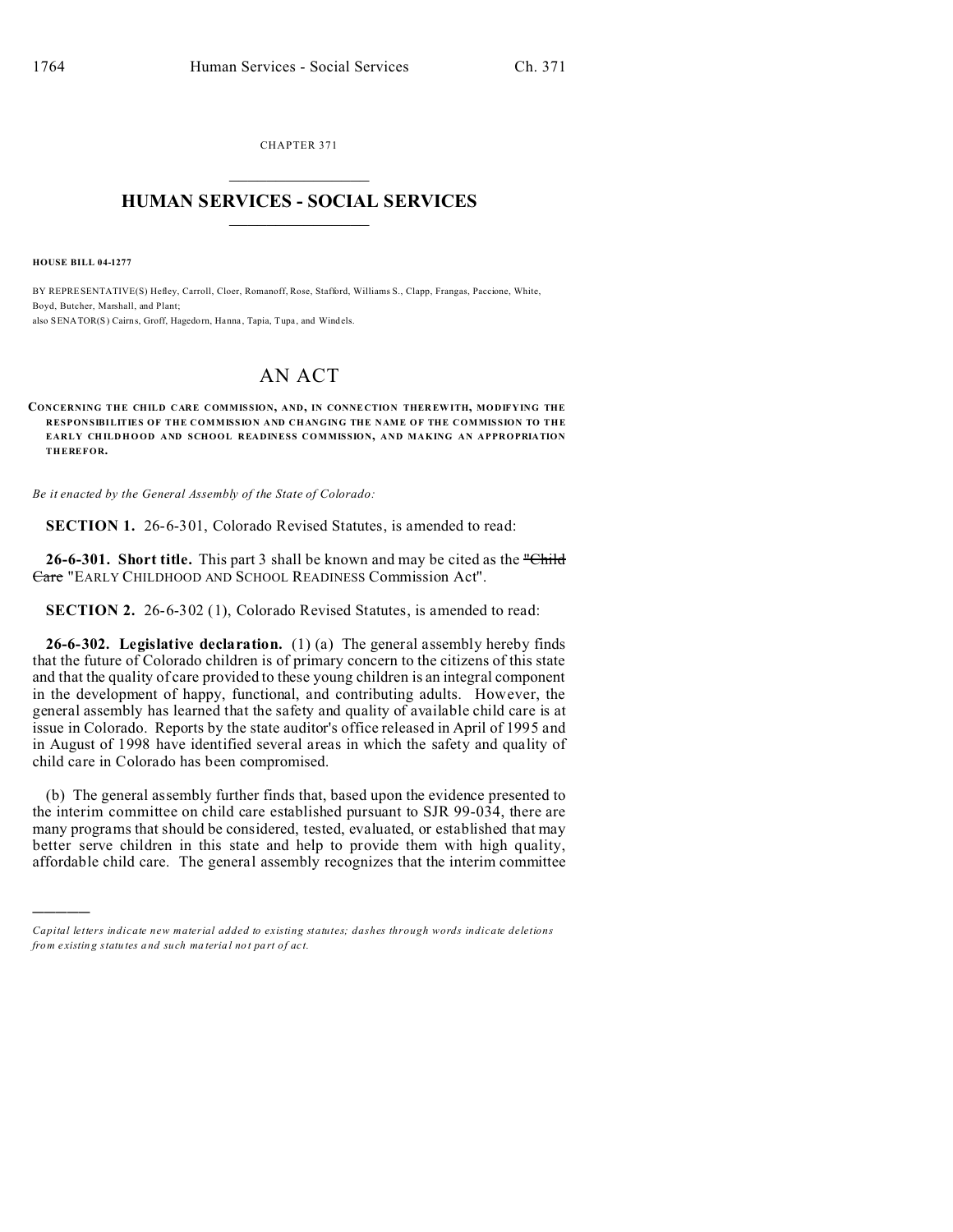on child care addressed a wide range of issues in proposed legislation, but further notes that many issues were of too great a nature to be thoroughly studied by the committee in the very limited time available to it.

(c) Accordingly, the general assembly finds that it is appropriate and in the best interests of the citizens of the state of Colorado to establish a commission on child care to continue studying the critical issues impacting child care in the state of Colorado in an effort to improve the quality of child care provided to the youngest citizens of the state.

(d) THE GENERAL ASSEMBLY RECOGNIZES THAT IT IS THE PRIMARY RIGHT AND OBLIGATION OF PARENTS TO DETERMINE AND PROVIDE THE PROPER EARLY CHILDHOOD CARE AND EDUCATION FOR THEIR CHILDREN. THE GENERAL ASSEMBLY FURTHER RECOGNIZES THAT PRESCHOOL CHILDREN RECEIVE THE BEST START IN LIFE WHEN THEIR PARENTS ARE ACTIVELY ENGAGED IN THEIR DAILY ACTIVITIES AND ARE DIRECTLY PROVIDING THEIR CARE AND EDUCATION. RECOGNIZING THESE PRINCIPLES, THE GENERAL ASSEMBLY DIRECTS THE COMMISSION TO WORK TOWARD EARLY CHILDHOOD SYSTEMS THAT FOSTER AS MUCH PARENTAL INVOLVEMENT AS POSSIBLE AND MAINTAIN THE MAXIMUM AMOUNT OF AUTHORITY AND RESPONSIBILITY FOR PARENTS.

(e) IN ADDITION, THE GENERAL ASSEMBLY FINDS THAT THE REPORTS OF THE COMMISSION FILED WITH THE GENERAL ASSEMBLY SINCE NOVEMBER 1, 2001, AS WELL AS RECENT STATE AND NATIONAL LONGITUDINAL STUDIES, INDICATE THAT EARLY CHILDHOOD CARE AND EDUCATION ARE DIRECTLY LINKED TO CHILDREN'S SCHOOL READINESS. THESE STUDIES SHOW THAT QUALITY EARLY CHILDHOOD CARE AND EDUCATION RESULT IN CHILDREN BEING ABLE TO ENTER SCHOOL WITH THE BASIC SKILLS NECESSARY TO SUCCEED IN SCHOOL. STUDIES ALSO INDICATE THAT QUALITY EARLY CHILDHOOD CARE AND EDUCATION ARE THE FOUNDATIONS FOR ACADEMIC ACHIEVEMENT AND PRODUCTIVITY IN LIFE.

(f) THE GENERAL ASSEMBLY FURTHER FINDS THAT THROUGH THE PROCESS OF STUDYING AND ANALYZING EARLY CHILDHOOD CARE AND EDUCATION ISSUES, THE COMMISSION HAS LOCATED NUMEROUS STATEWIDE INITIATIVES THAT HAVE DEVELOPED LONG-RANGE COMPREHENSIVE STRATEGIES AND PLANS RELATED TO EARLY CHILDHOOD SYSTEMS AT THE STATE AND LOCAL LEVEL.

(g) THE GENERAL ASSEMBLY FINDS THAT THE COMMISSION, WITH SPECIALIZED KNOWLEDGE AND EXPERTISE CONCERNING THE LINKS BETWEEN EARLY CHILDHOOD CARE AND EDUCATION, EARLY CHILDHOOD DEVELOPMENT, AND SCHOOL READINESS, SHOULD EXPAND UPON ITS STUDY, REVIEW, AND EVALUATION OF SCHOOL READINESS AND EARLY CHILDHOOD CARE AND EDUCATION AND SHOULD CONTINUE ITS PLANS FOR CREATING A COMPREHENSIVE EARLY CHILDHOOD SYSTEM.

**SECTION 3.** 26-6-303 (3), Colorado Revised Statutes, is amended, and the said 26-6-303 is further amended BY THE ADDITION OF THE FOLLOWING NEW SUBSECTIONS, to read:

**26-6-303. Definitions.** As used in this part 3, unless the context otherwise provides: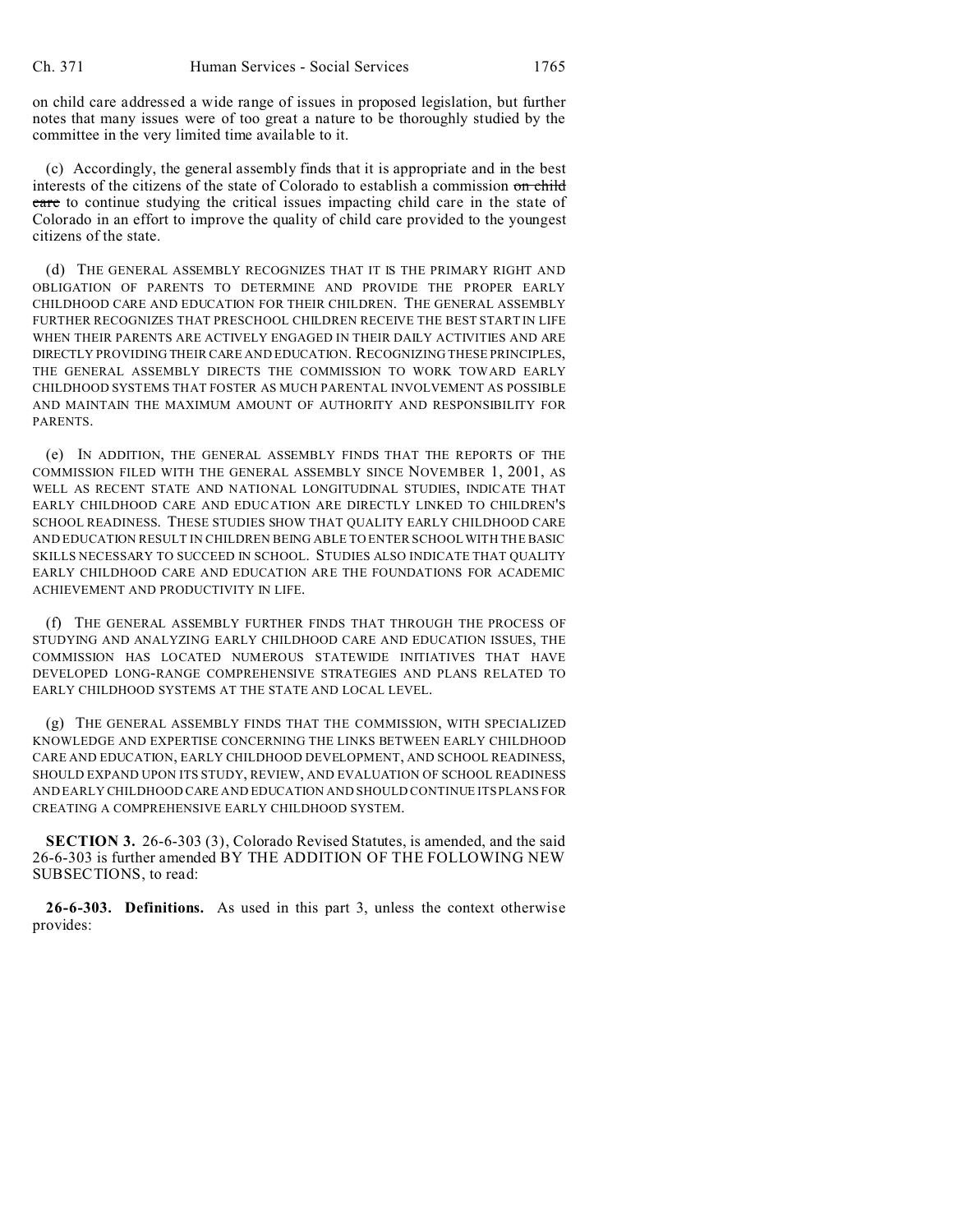(3) "Commission" means the child care EARLY CHILDHOOD AND SCHOOL READINESS commission created in section 26-6-304.

(4) "EARLY CHILDHOOD CARE AND EDUCATION" MEANS CARE FOR YOUNG CHILDREN THAT NURTURES SOCIAL, EMOTIONAL, PHYSICAL, AND COGNITIVE DEVELOPMENT, IS PROVIDED IN A SAFE AND HEALTHY ENVIRONMENT FOR CHILDREN, AND IS PROVIDED BY FOR-PROFIT AND NOT-FOR-PROFIT CHILD CARE CENTERS, CHILD CARE HOMES, AND PRESCHOOLS, INCLUDING BUT NOT LIMITED TO FAITH-BASED CARE.

(5) "EARLY CHILDHOOD SYSTEM" MEANS A COLLABORATIVE, INTEGRATED SYSTEM OFCARE-GIVERS, INCLUDING BUT NOT LIMITED TO INDIVIDUALS, COMMUNITY GROUPS, ASSOCIATIONS, AND AGENCIES, THAT REGULARLY INTERACT IN FORMING COMPREHENSIVE PARTNERSHIPS AND COOPERATIVES AROUND CHILD PHYSICAL HEALTH, CHILD MENTAL HEALTH, EARLY CHILDHOOD CARE AND EDUCATION, AND FAMILY SUPPORT WITH THE PURPOSE OF SUPPORTING FAMILIES AND COMMUNITIES.

(6) "SCHOOL READINESS" MEANS THE ABILITY OF A CHILD TO SUCCEED IN SCHOOL BASED ON THE CHILD'S PHYSICAL HEALTH AND MOTOR DEVELOPMENT, SOCIAL AND EMOTIONAL DEVELOPMENT, LANGUAGE DEVELOPMENT, AND COGNITION AND GENERAL KNOWLEDGE DEVELOPMENT FROM BIRTH TO AGE EIGHT, AND ALSO INCLUDES THE ABILITY OF SCHOOLS, FAMILIES, AND COMMUNITIES TO SUPPORT CHILDREN'S LEARNING AND SUCCESS.

**SECTION 4.** 26-6-304, Colorado Revised Statutes, is amended to read:

**26-6-304. Early childhood and school readiness commission - created.** (1) (a) In order to provide legislative oversight, and the continued study, and further development of recommendations for improvements in the delivery of child care in the state of Colorado, there is hereby created in the state department the child care commission. IN ORDER TO CONTINUE THE STUDY AND REVIEW OF THE EARLY CHILDHOOD SYSTEM IN THE STATE OF COLORADO, THERE IS HEREBY CREATED IN THE STATE DEPARTMENT THE EARLY CHILDHOOD AND SCHOOL READINESS COMMISSION. The commission shall consist of fifteen members to be appointed for terms of three years; except that, of the members first appointed, five members shall be appointed for one year, five members for two years, and five members for three years. The appointing authorities shall jointly determine which commission members shall serve reduced terms; except that the members described in paragraph (b) of this subsection (1) shall be included in the group of members first appointed for two years. Vacancies shall be filled by appointment of the original appointing authority for the remainder of the unexpired term. Initial appointments shall be made to the commission no later than August 1, 2000.

(b) The governor shall appoint nine members of the commission, no more than five of whom shall be from the same political party, who shall be representative of the cultural and geographic diversity of the state and at least one of whom shall have experience working with children with disabilities. The members of the commission appointed by the governor shall also be representative of the following interests, organizations, state agencies, and boards:

(I) The division of child care in the state department of human services;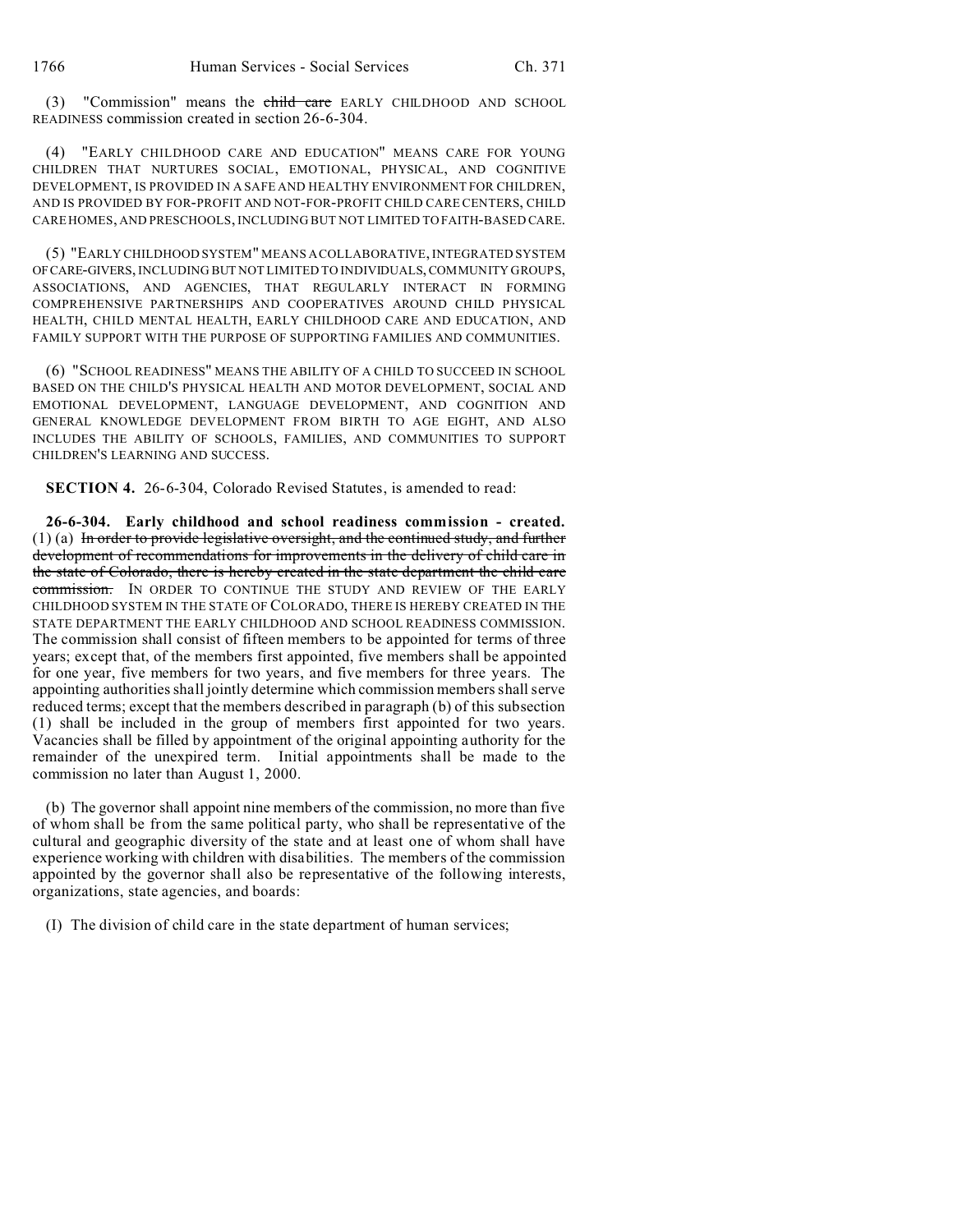(II) The community consolidated child care services pilot program established pursuant to article 6.5 of this title;

(III) Educators teaching children in preschool, kindergarten, or grades one through five;

(IV) The state board for community colleges and occupational education;

(V) The county departments of social services;

(VI) Child care facilities;

(VII) Parents of children currently enrolled in a public or private early childhood care and education program;

(VIII) The business community;

(IX) Non-profit or not-for-profit organizations that evaluate the quality of early childhood care and education programs and assign ratings thereto in an effort to assess the success of such programs and to improve the ultimate delivery of early childhood care and education.

(b.5) NOTWITHSTANDING THE PROVISIONS OF PARAGRAPH (b) OF THIS SUBSECTION (1), ON AND AFTER JULY 1, 2004, THE GOVERNOR'S APPOINTMENTS TO THE COMMISSION SHALL BE INCREASED BY TWO, RESULTING IN ELEVEN TOTAL APPOINTMENTS TO THE COMMISSION BY THE GOVERNOR, NO MORE THAN SIX OF WHOM SHALL BE FROM THE SAME POLITICAL PARTY. THE ADDITIONAL PERSONS APPOINTED BY THE GOVERNOR SHALL BE REPRESENTATIVE OF THE CULTURAL AND GEOGRAPHIC DIVERSITY OF THE STATE. THE GOVERNOR'S APPOINTMENTS TO THE COMMISSION SHALL BE FURTHER MODIFIED AS FOLLOWS:

(I) THE MEMBER REPRESENTING CHILD CARE FACILITIES APPOINTED PURSUANT TO SUBPARAGRAPH (VI) OF PARAGRAPH (b) OF THIS SUBSECTION (1) SHALL BE DEEMED REMOVED AS OF JUNE 30, 2004, AND THE GOVERNOR SHALL APPOINT TWO MEMBERS TO REPRESENT CHILD CARE FACILITIES, ONE OF WHOM REPRESENTS A NONPROFIT CHILD CARE FACILITY AND ONE OF WHOM REPRESENTS A PRIVATE FOR-PROFIT CHILD CARE FACILITY;

(II) THE MEMBER WHO IS A PARENT OF A CHILD CURRENTLY ENROLLED IN A PUBLIC OR PRIVATE EARLY CHILDHOOD CARE AND EDUCATION PROGRAM APPOINTED PURSUANT TO SUBPARAGRAPH (VII) OF PARAGRAPH (b) OF THIS SUBSECTION (1) SHALL BE DEEMED REMOVED AS OF JUNE 30, 2004, AND THE GOVERNOR SHALL APPOINT A NEW MEMBER WHO IS A PARENT OF A CHILD CURRENTLY ENROLLED IN A NONPROFIT OR PRIVATE FOR-PROFIT EARLY CHILDHOOD CARE AND EDUCATION PROGRAM WHO IS NOT OTHERWISE ENGAGED IN THE BUSINESS OF CHILD CARE OR EARLY CHILDHOOD EDUCATION;

(III) THE MEMBER REPRESENTING THE BUSINESS COMMUNITY APPOINTED PURSUANT TO SUBPARAGRAPH (VIII) OF PARAGRAPH (b) OF THIS SUBSECTION (1) SHALL BE DEEMED REMOVED AS OF JUNE 30, 2004, AND THE GOVERNOR SHALL APPOINT A NEW MEMBER TO REPRESENT THE BUSINESS COMMUNITY, WHICH MEMBER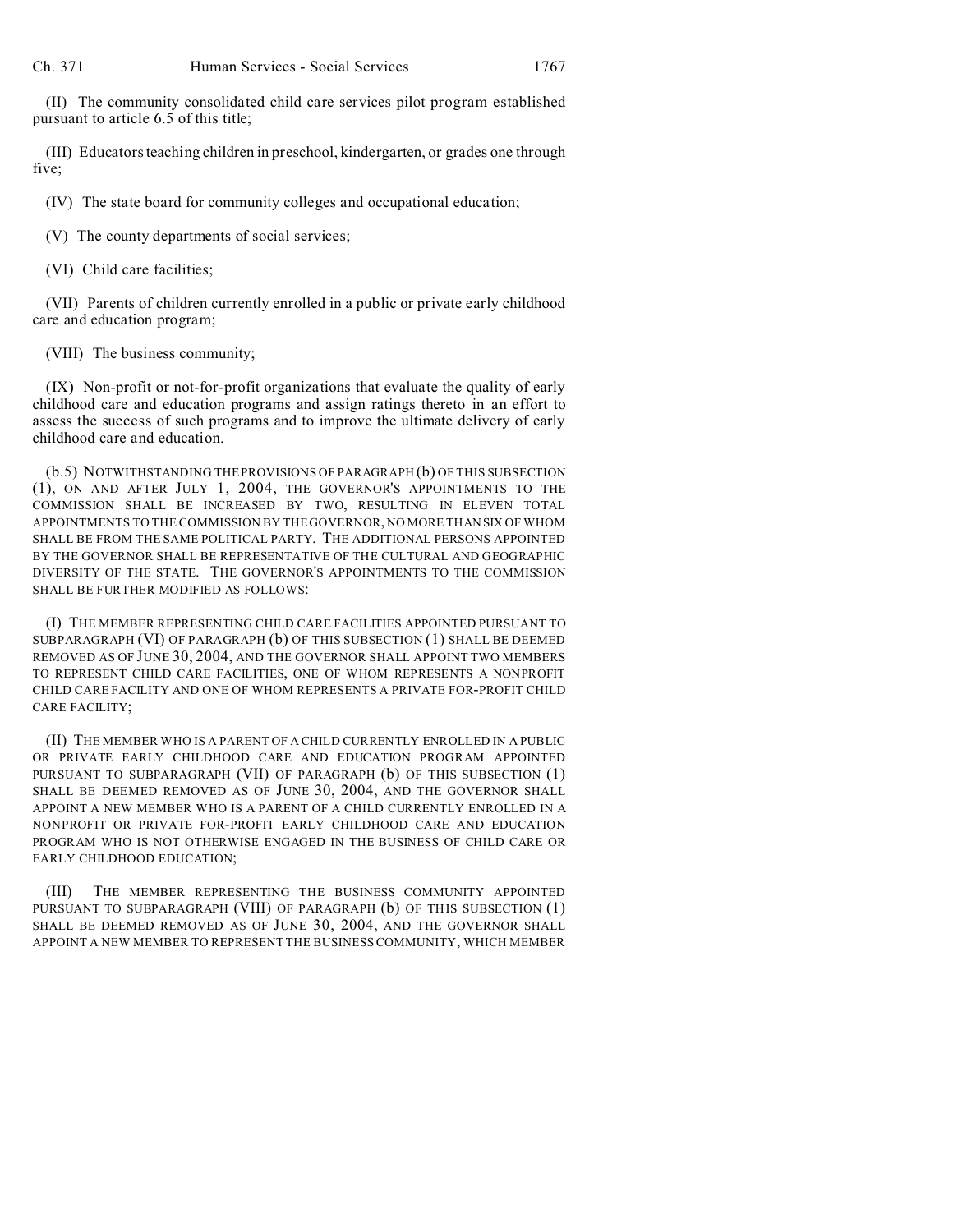SHALL NOT BE ENGAGED IN THE BUSINESS OF CHILD CARE OR EARLY CHILDHOOD EDUCATION; AND

(IV) THE GOVERNOR SHALL APPOINT A NEW MEMBER WHO IS A DIRECTOR OF A COLORADO HEAD START GRANTEE PROGRAM.

(c) Six of the members of the commission shall be members of the general assembly and shall be appointed as follows:

(I) The president of the senate shall appoint two members from the senate and the minority leader of the senate shall appoint one member from the senate to serve on the commission, no more than two of whom shall be members of the same political party;

(II) The speaker of the house of representatives shall appoint three members from the house of representatives to serve on the commission, no more than two of whom shall be members of the same political party.

(d) NOTWITHSTANDING THE TERMS OF APPOINTMENT REFERENCED IN PARAGRAPH (a) OF THIS SUBSECTION (1), ON AND AFTER JULY 1, 2004, THE MEMBERS REMAINING ON THE COMMISSION PURSUANT TO PARAGRAPHS (b) AND (c) OF THIS SUBSECTION (1) AND THE NEW MEMBERS APPOINTED PURSUANT TO PARAGRAPH (b.5) OF THIS SUBSECTION (1) SHALL EACH SERVE FOR A TERM OF THREE YEARS, WITH THE TERM COMMENCING ON JULY 1, 2004.

(2) The members of the commission who are members of the general assembly shall be compensated as provided in section 2-2-307, C.R.S., FROM THE EARLY CHILDHOOD AND SCHOOL READINESS CASH FUND CREATED PURSUANT TO SECTION 26-6-306.5. and Members of the commission who are not members of the general assembly shall be reimbursed for their actual and necessary expenses incurred in the performance of their official duties while serving on the commission FROM THE EARLY CHILDHOOD AND SCHOOL READINESS CASH FUND CREATED PURSUANT TO SECTION 26-6-306.5.

(3) A majority of the members of the commission shall constitute a quorum. A quorum shall have full and complete power to act upon and resolve in the name of the commission any matter or question properly before it at any meeting. The commission, as soon after appointment as practicable and each year thereafter, shall elect EXECUTIVE OFFICERS TO PRESIDE AT ALL MEETINGS OF THE COMMISSION from among its members a chairperson or vice-chairperson and who shall hold office until their successors are elected. The chairperson or his or her designee, shall preside at all meetings of the commission, and The secretary, or his or her designee, shall make a record of the proceedings thereof that shall be preserved in the office of the state department.

(4) The commission shall meet as often as necessary to carry out its duties as specified in this part 3. In completing its duties, the commission shall solicit input from parents, child care providers, and other interested persons.

**SECTION 5.** 26-6-305, Colorado Revised Statutes, is amended to read: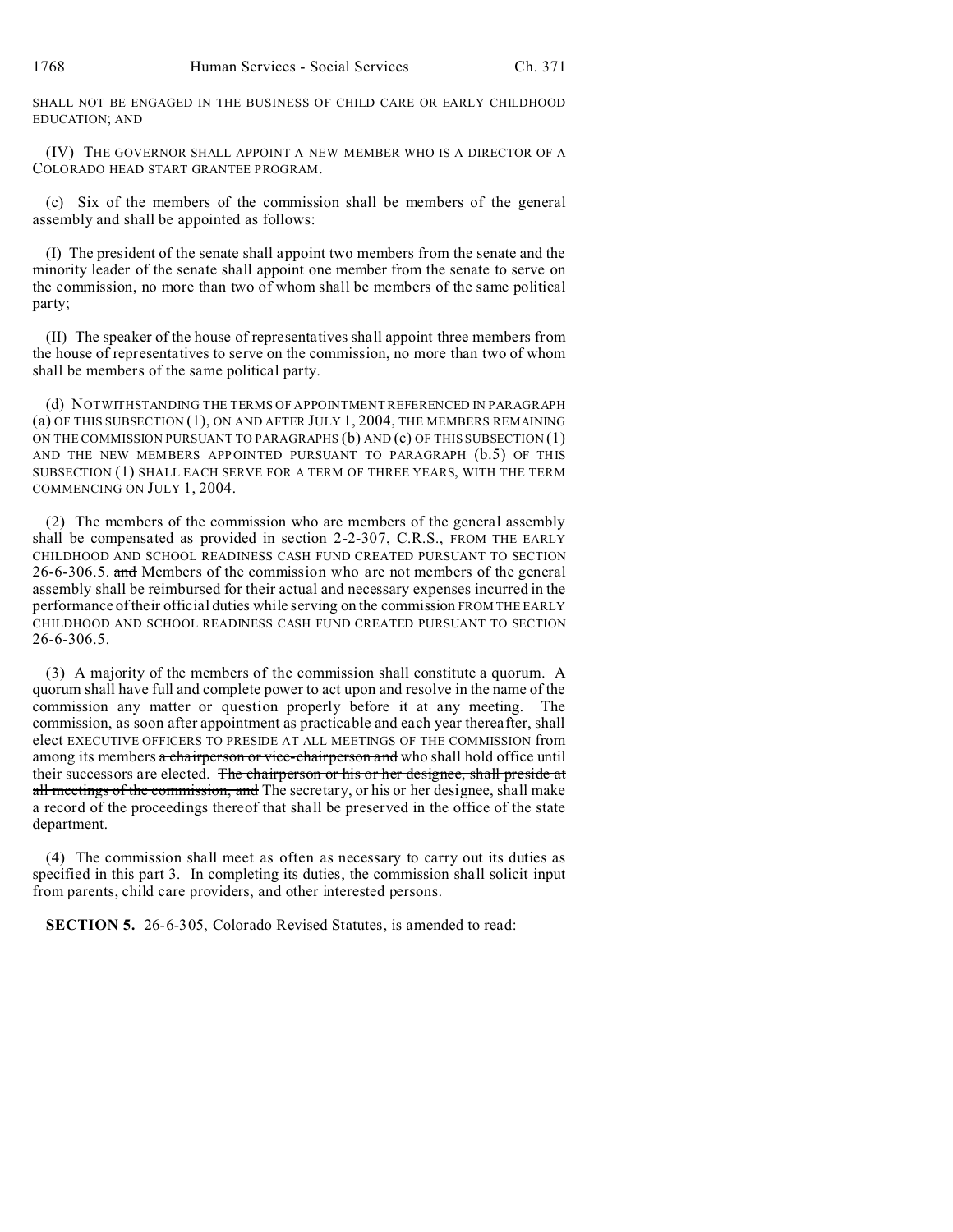**26-6-305. Early childhood and school readiness commission - duties.** (1) THE COMMISSION SHALL CONTINUE TO STUDY, REVIEW, AND EVALUATE THEDEVELOPMENT OF PLANS FOR CREATING ACOMPREHENSIVE EARLY CHILDHOOD SYSTEM. IN RELATION TO THE DEVELOPMENT OF PLANS FOR CREATING AN EARLY CHILDHOOD SYSTEM, the commission shall have the following duties:

(a) To continue the study of the overall quality of child care in Colorado; TO EVALUATE PLANS FOR THE CREATION OF AN EARLY CHILDHOOD SYSTEM IN THE STATE OF COLORADO;

(b) To continue the study of the quality, training, and experience of persons providing child care and to make recommendations concerning the improvement of the quality of such providers; TO WORK WITH THE STATE AND LOCAL DEPARTMENTS RESPONSIBLE FOR THE WELFARE, CHILD CARE, AND EDUCATION OF THE CHILDREN OF THE STATE OF COLORADO TO DEVELOP A LOCALLY DRIVEN, STATE-COORDINATED SYSTEM OF CARE THAT IMPROVES THE SCHOOL READINESS AND THE QUALITY AND DELIVERY OF THE EARLY CHILDHOOD SYSTEM;

(c) To continue the study of criminal history background checks of child care providers;

(d) To continue the study of licensing requirements for, and flexibility needs of, child care providers; TO INVOLVE PARENTS, BUSINESSES, COMMUNITIES, EARLY CHILDHOOD PROFESSIONALS, SERVICE DELIVERY PROVIDERS, AND POLICYMAKERS IN PROMOTING AN EARLY CHILDHOOD SYSTEM; AND

(e) To continue the study of methods for encouraging or facilitating the location of child care facilities in workplaces; TO SERVE AS A RESOURCE FOR THE IMPLEMENTATION OF AN EARLY CHILDHOOD SYSTEM.

(f) To study the level of training requirements of and credentialing options available to child care providers, including a study of the successes and shortcomings of the credentialing programs implemented by community consolidated child care pilot site agencies pursuant to article 6.5 of this title;

(g) To evaluate the possibility of alternative approaches to monitoring, inspecting, and investigating child care facilities in an effort to use state department resources more efficiently, to eliminate, if appropriate, unnecessary inspections, and to implement self-auditing procedures, where appropriate;

(h) To study the extent, quality, and impact of unlicensed child care in Colorado;

(i) To study the possibility of complimentary state loan programs;

(j) To study methods for encouraging qualified individuals to enter the child care profession;

(k) To evaluate the community consolidated child care services pilot program established in article 6.5 of this title, taking into consideration the evaluation that is to be completed by October 1, 2001, pursuant to section  $26-6.5-105(3)$ ;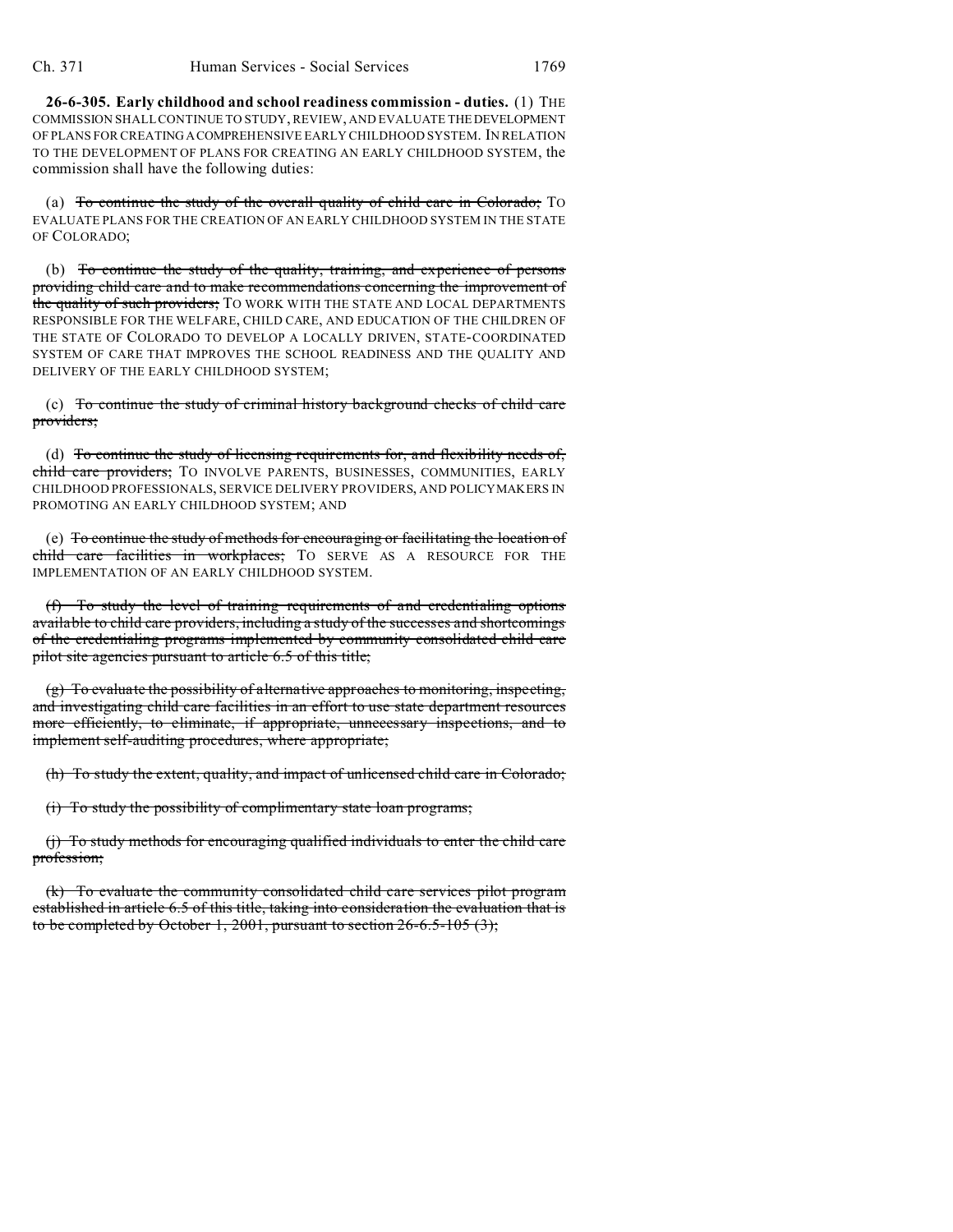(l) To study such further issues related to child care that may improve the quality and delivery of child care in Colorado;

(m) To evaluate the data and results of the state tax credits and state tax exemptions impacting the child care industry that may be implemented in Colorado;

(n) To evaluate and make recommendations how the state department and county departments use federal child care development funds and other federal moneys toward the improvement of child care in the state of Colorado.

**SECTION 6.** 26-6-306 (1), Colorado Revised Statutes, is amended to read:

**26-6-306. Report - proposed legislation.** (1) The child care commission shall report to the members of the general assembly on or before November 1, 2001 2005, and on or before November first each year thereafter for the following two years JULY 1, 2007, concerning the matters it has studied and addressed. The report shall include recommendations of the child care commission. The state department shall work with the commission in preparing the report.

**SECTION 7.** Part 3 of article 6 of title 26, Colorado Revised Statutes, is amended BY THE ADDITION OF A NEW SECTION to read:

**26-6-306.5. Early childhood and school readiness commission - authority to contract for staff - authority to seek and accept gifts, grants, or donations creation of fund - expenditures from fund.** (1) THE STATE DEPARTMENT IS HEREBY AUTHORIZED TO ENTER INTO A CONTRACT FOR STAFF ASSISTANCE TO CARRY OUT THE PROVISIONS AND PURPOSES OF THIS PART 3 IF THE STATE DEPARTMENT RECEIVES GIFTS, GRANTS, AND DONATIONS IN AN AMOUNT SUFFICIENT TO FUND STAFF ASSISTANCE.

(2) THE STATE DEPARTMENT IS AUTHORIZED TO SEEK AND ACCEPT GIFTS, GRANTS, AND DONATIONS FROM PRIVATE OR PUBLIC SOURCES FOR THE PURPOSES OF THIS PART 3. ALL PRIVATE AND PUBLIC FUNDS RECEIVED THROUGH GIFTS, GRANTS, OR DONATIONS SHALL BE TRANSMITTED TO THE STATE TREASURER, WHO SHALL CREDIT THE SAME TO THE EARLY CHILDHOOD AND SCHOOL READINESS CASH FUND, WHICH FUND IS HEREBY CREATED AND REFERRED TO IN THIS PART 3 AS THE "FUND". THE MONEYS IN THE FUND SHALL BE SUBJECT TO ANNUAL APPROPRIATION BY THE GENERAL ASSEMBLY TO THE STATE DEPARTMENT AND THE LEGISLATIVE COUNCIL FOR THE DIRECT AND INDIRECT COSTS ASSOCIATED WITH THE IMPLEMENTATION OF THIS PART 3. ANY UNEXPENDED AND UNENCUMBERED MONEYS REMAINING IN THE FUND AT THE END OF A FISCAL YEAR SHALL REMAIN IN THE FUND AND SHALL NOT BE CREDITED OR TRANSFERRED TO THE GENERAL FUND OR ANOTHER FUND. ALL UNEXPENDED AND UNENCUMBERED MONEYS REMAINING IN THE FUND AS OF JULY 1, 2007, SHALL BE TRANSFERRED TO THE CHILD CARE CASH FUND, CREATED IN SECTION 26-6-114 (5).

(3) COMPENSATION AS PROVIDED IN SECTION 26-6-304 (2) FOR COMMISSION MEMBERS WHO ARE MEMBERS OF THE GENERAL ASSEMBLY SHALL BE APPROVED BY THE CHAIR OF THE LEGISLATIVE COUNCIL AND PAID BY VOUCHERS AND WARRANTS DRAWN AS PROVIDED BY LAW FROM FUNDS APPROPRIATED FOR SUCH PURPOSE AND ALLOCATED TO THE LEGISLATIVE COUNCIL FROM THE FUND.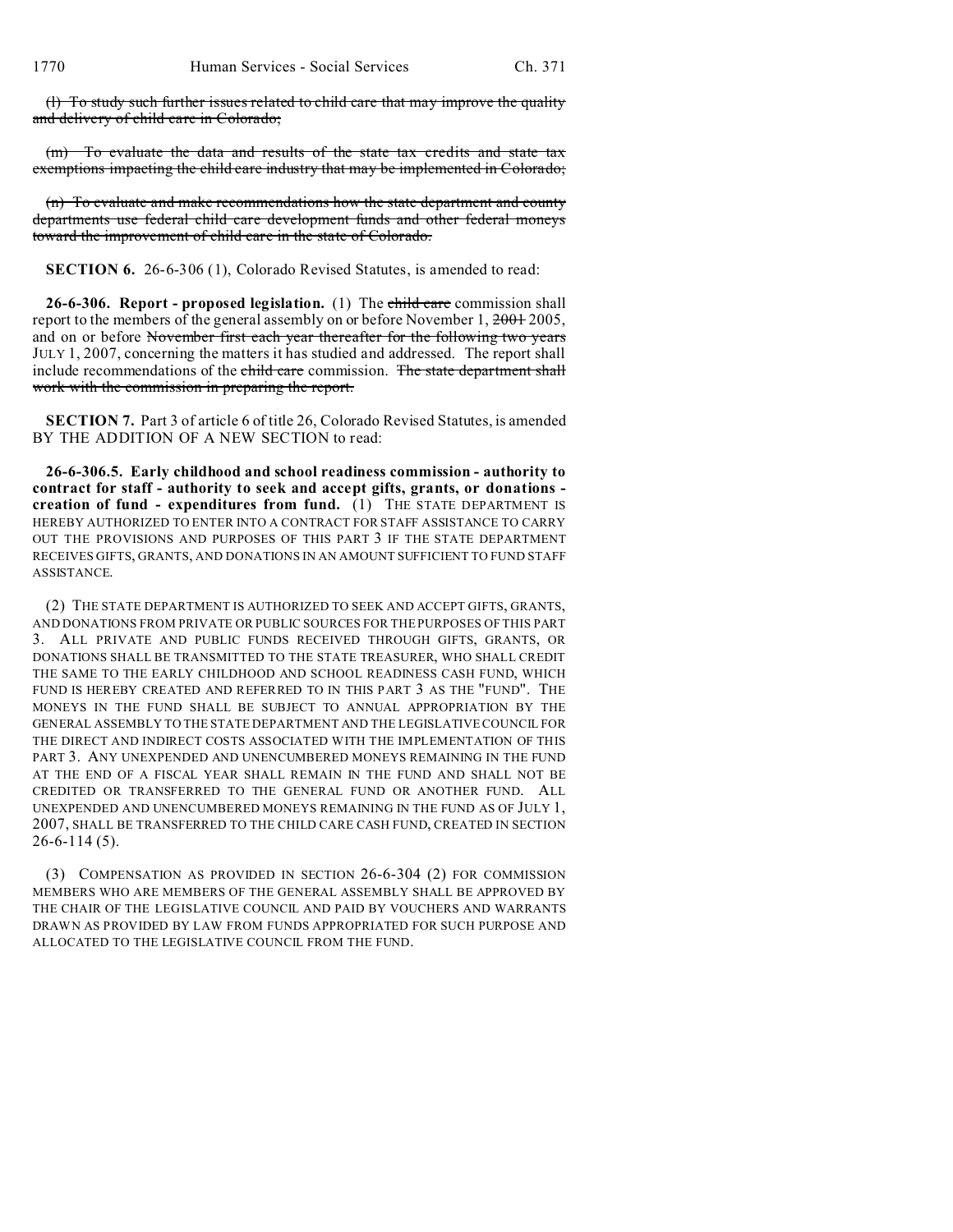(4) (a) IT IS THE INTENT OF THE GENERAL ASSEMBLY THAT NO GENERAL FUND MONEYS SHALL BE OBLIGATED OR APPROPRIATED TO IMPLEMENT THE PROVISIONS OF THIS PART 3.

(b) IF THE EARLY CHILDHOOD AND SCHOOL READINESS CASH FUND CREATED PURSUANT TO THIS SECTION DOES NOT CONTAIN MONEYS SUFFICIENT TO PAY THE MEMBERS OF THE COMMISSION FOR FISCAL YEAR 2004-05 BY DECEMBER 1, 2004, THEN THE STATE DEPARTMENT SHALL NOTIFY THE COMMISSION, THE STATE TREASURER, AND THE REVISOR OF STATUTES, AND THIS PART 3 SHALL BE REPEALED, EFFECTIVE DECEMBER 1, 2004.

(c) IF THE EARLY CHILDHOOD AND SCHOOL READINESS CASH FUND CREATED PURSUANT TO THIS SECTION DOES NOT CONTAIN MONEYS SUFFICIENT TO PAY THE MEMBERS OF THE COMMISSION FOR FISCAL YEAR 2005-06 BY DECEMBER 1, 2005, THEN THE STATE DEPARTMENT SHALL NOTIFY THE COMMISSION, THE STATE TREASURER, AND THE REVISOR OF STATUTES, AND THIS PART 3 SHALL BE REPEALED, EFFECTIVE DECEMBER 1, 2005.

(d) IF THE EARLY CHILDHOOD AND SCHOOL READINESS CASH FUND CREATED PURSUANT TO THIS SECTION DOES NOT CONTAIN MONEYS SUFFICIENT TO PAY THE MEMBERS OF THE COMMISSION FOR FISCAL YEAR 2006-07 BY DECEMBER 1, 2006, THEN THE STATE DEPARTMENT SHALL NOTIFY THE COMMISSION, THE STATE TREASURER, AND THE REVISOR OF STATUTES, AND THIS PART 3 SHALL BE REPEALED, EFFECTIVE DECEMBER 1, 2006.

**SECTION 8.** 26-6-307, Colorado Revised Statutes, is amended to read:

**26-6-307. Repeal of part.** This part 3 is repealed, effective July 1, 2004 2007; EXCEPT THAT, THIS PART 3 MAY BE REPEALED PRIOR TO JULY 1, 2007, IF REPEAL IS REQUIRED BY SECTION 26-6-306.5 (4).

**SECTION 9.** The introductory portion to 26-6.5-106 (5) and 26-6.5-106 (9) (b), Colorado Revised Statutes, are amended to read:

**26-6.5-106. School readiness and early childhood child care subsidization program.** (5) **School-readiness rating system.** The state child care EARLY CHILDHOOD AND SCHOOL READINESS commission created pursuant to section 26-6-304 shall adopt a voluntary school-readiness rating system. Such rating system shall measure the level of preparedness of and quality of services provided by a child care provider to prepare children to enter elementary school. The school-readiness rating system shall:

(9) **Evaluation - report.** (b) On or before October 1, 2005, the state department, or any private entity with which the state department is hereby authorized to contract for this purpose, shall submit a consolidated statewide report, based upon the reports prepared and submitted by the county departments and pilot site agencies, addressing the items set forth in paragraph (a) of this subsection (9) to the state child care EARLY CHILDHOOD AND SCHOOL READINESS commission and to the members of the education committees of the house of representatives and the senate of the general assembly. The general assembly shall review the appropriateness of continuing school-readiness subsidies pursuant to this section during the 2006 regular session.